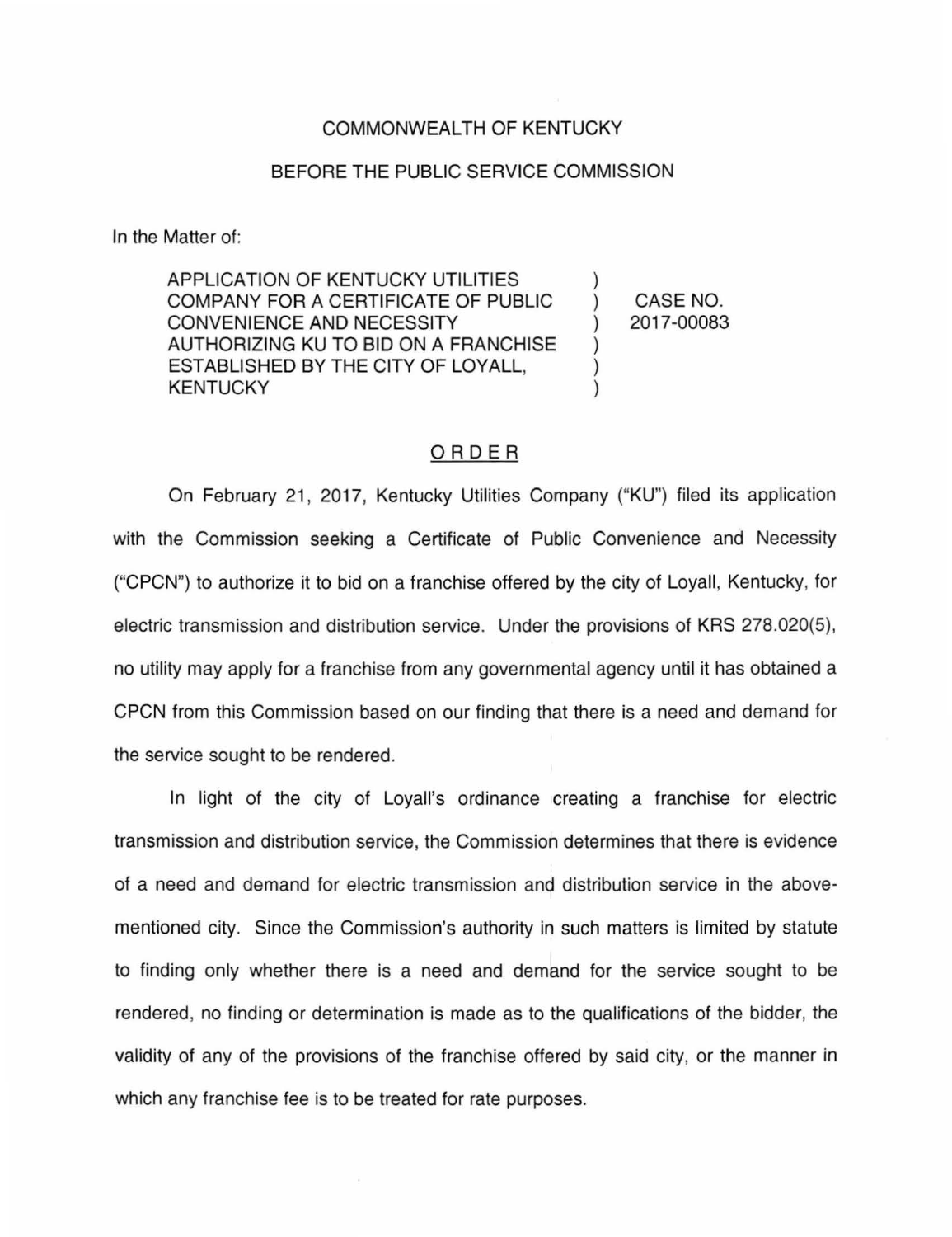## IT IS THEREFORE ORDERED that:

1. KU is granted a CPCN that authorizes it to bid on a franchise offered by the city of Loyall, Kentucky, for electric transmission and distribution service.

2. If KU is not the successful bidder, KU shall, within ten days of the award of the franchise at issue, file with the Commission a written notice stating that KU was not the successful bidder.

3. If KU is the successful bidder, KU shall, within ten days of the award of the franchise at issue, file with the Commission a copy of the executed franchise agreement and a statement disclosing the amount of the initial franchise fee.

4. If KU is the successful bidder, KU shall, within ten days of an increase or decrease in the amount of the initial franchise fee set forth in the franchise agreement, file with the Commission documentation setting forth the revised fee.

5. Any documents filed pursuant to ordering paragraphs 2, 3, or 4 of this Order shall reference the number of this case and shall be electronically submitted via the Commission's electronic Tariff Filing System.

6. This Order shall not be construed as granting a CPCN to construct utility facilities in said city.

By the Commission

ENTERED **FEB 2 3 2017**  KENTUCKY PUBLIC **VICE COMMISSION** 

ATTEST:

Jathews **Exécutive Directo**